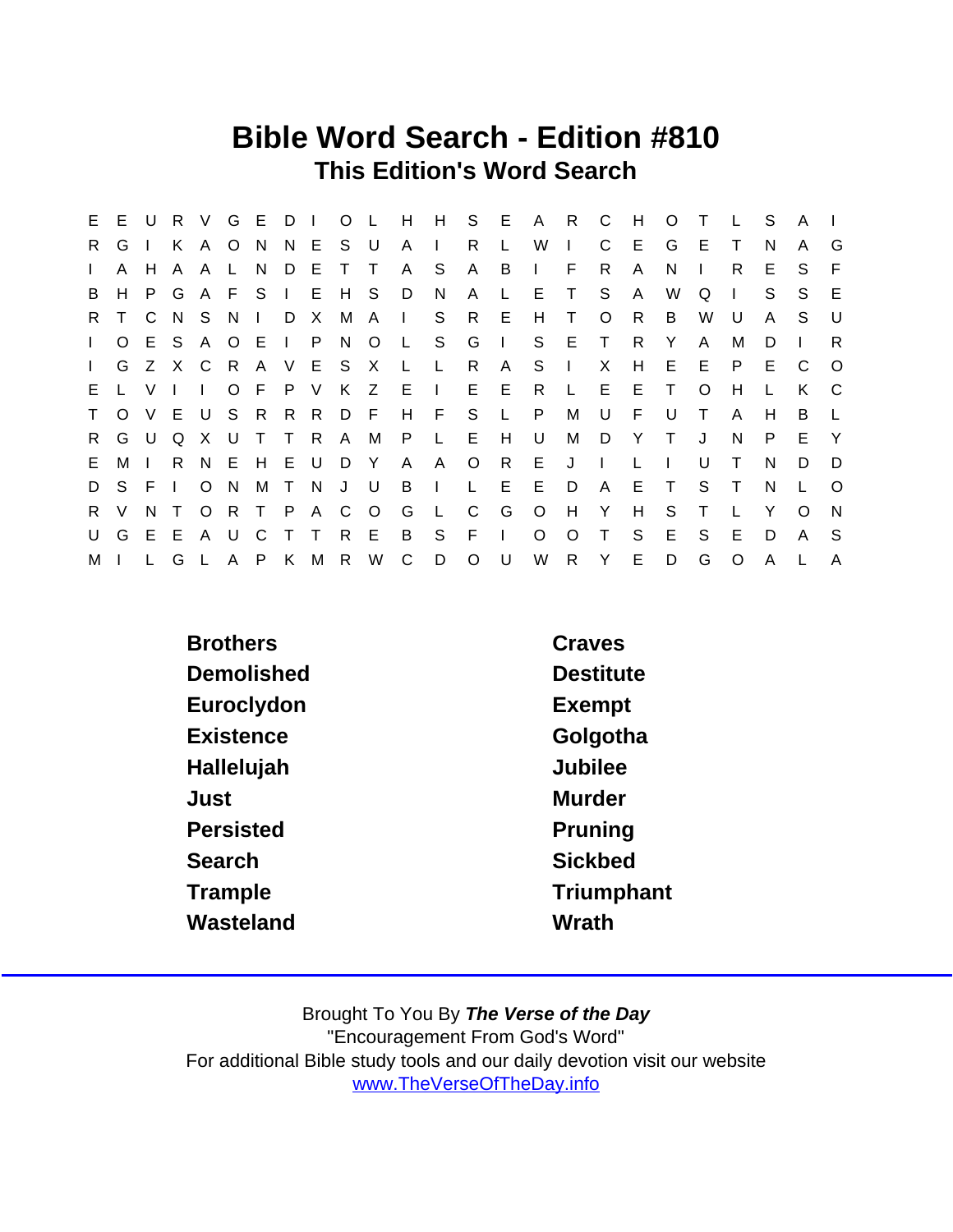## Bible Word Search - Edition #810 Word Search Answer Guide

| e            | e u          |              |              | r v          |           |      |   |                     |  |                       | ge Diolhh S E A R C     |                |              |              |              |              | - H          | $\circ$      | $-t$           | $\mathbf{L}$ | S            | a            |              |
|--------------|--------------|--------------|--------------|--------------|-----------|------|---|---------------------|--|-----------------------|-------------------------|----------------|--------------|--------------|--------------|--------------|--------------|--------------|----------------|--------------|--------------|--------------|--------------|
| $\mathsf{r}$ | g            | i k          |              |              | a o n     |      |   |                     |  | n Esuai               |                         | r I            |              |              | w i          | $\mathbf{C}$ | e            | g            | e              | $\top$       | n.           | a            | g            |
| i.           | A            | h.           | a            | a I          |           | n    | D | e T t               |  |                       | a s                     | a              | b            | - i -        | $\mathbf{f}$ | $\mathsf{r}$ | a            | $\mathsf{n}$ | -i-            | R.           | e            | S            | f            |
| b            | H            |              |              |              |           |      |   |                     |  | p g a f s i E H S D N |                         | A L            |              |              | E T S        |              | <b>A</b>     | W            | q              | $\mathbf{L}$ | S.           | <sub>S</sub> | E            |
| $\mathbf{r}$ | $\top$       | $\mathbf{C}$ |              |              |           | nsni |   |                     |  |                       | d x M A I S             | R E            |              |              | H T O R      |              |              | B            | W              | U            | a            | S.           | U            |
| $\mathbf{i}$ |              |              |              |              |           |      |   | O E s a o e i p n O |  |                       | L S g i                 |                |              |              | s e t r      |              |              | y            | a              | м            | d            | $\mathbf{I}$ | R.           |
| $\mathbf{i}$ |              |              |              |              |           |      |   | G z X C R A V E S x |  | $\mathsf{L}$          | $\mathbb{L}$            | R              |              |              | a s i x      |              | h            | E e          |                | - P          | $\mathbf{e}$ | C            | $\circ$      |
| e            |              | Lvi          |              | $\mathbf{1}$ |           |      |   | of P v k z          |  | e l                   |                         |                | E E r        |              | $\sim 1$     | e            | $\mathbf{e}$ | $\top$       | $\circ$        | H            | $\mathbf{L}$ | K            | - C          |
| t            | $\circ$      |              |              |              | v E u S R |      |   |                     |  |                       | rrd fhf                 |                | S L          | $\mathsf{P}$ | m            | u u          | $-f$         | U            | $-t$           | A            | h.           | B            | $\mathsf{L}$ |
| R.           |              |              |              |              |           |      |   |                     |  |                       | Gug X U T T R A M P L E |                | H U          |              |              | m d          |              | $y$ T J      |                | N.           | p            | E Y          |              |
| E.           | m i          |              | $\mathbf{r}$ |              |           |      |   |                     |  |                       | N E H E u d y a a o r   |                |              | E            | $J$ i        |              | $\Box$       | $\mathbf{L}$ | U              | $\top$       | $\mathsf{n}$ | D            | D            |
| D            | s f          |              | $\sim 1$ .   |              | $o$ n     |      |   | M T N J U           |  | B                     | $\sim 1$ .              | $\mathsf{L}$   |              | E E          | D            | - A          | e T          |              | S.             | $-t$         | n.           | $\mathbf{I}$ | $\circ$      |
| R            | $\mathsf{V}$ | N t          |              |              |           |      |   |                     |  | ort PAC og I          |                         |                |              |              | c go hy      |              | H            | $\mathsf{S}$ | T <sub>1</sub> |              | V            | $\circ$      | N.           |
| U            | G            |              |              |              |           |      |   | e e a u c t T R E   |  | $\mathsf b$           | S.                      | f              | $\mathbf{i}$ | $\circ$      | $\circ$      | t            | S.           | Е            | S.             | $\mathbf{e}$ | d            | a            | -S           |
|              | Milgl        |              |              |              |           |      |   |                     |  | apkmr Wcd             |                         | $\overline{O}$ | $\mathsf{u}$ |              | w r y        |              | e            | D            | g              | $\circ$      | a            |              | a            |

Brothers: Horizontal Craves: Horizontal Demolished: Diagonal Destitute: Vertical Euroclydon: Vertical Exempt: Diagonal Existence: Diagonal Golgotha: Vertical Hallelujah: Diagonal Jubilee: Horizontal Just: Vertical **Murder: Vertical** Persisted: Diagonal Pruning: Diagonal Search: Horizontal Sickbed: Vertical Trample: Horizontal Triumphant: Vertical Wasteland: Horizontal Wrath: Diagonal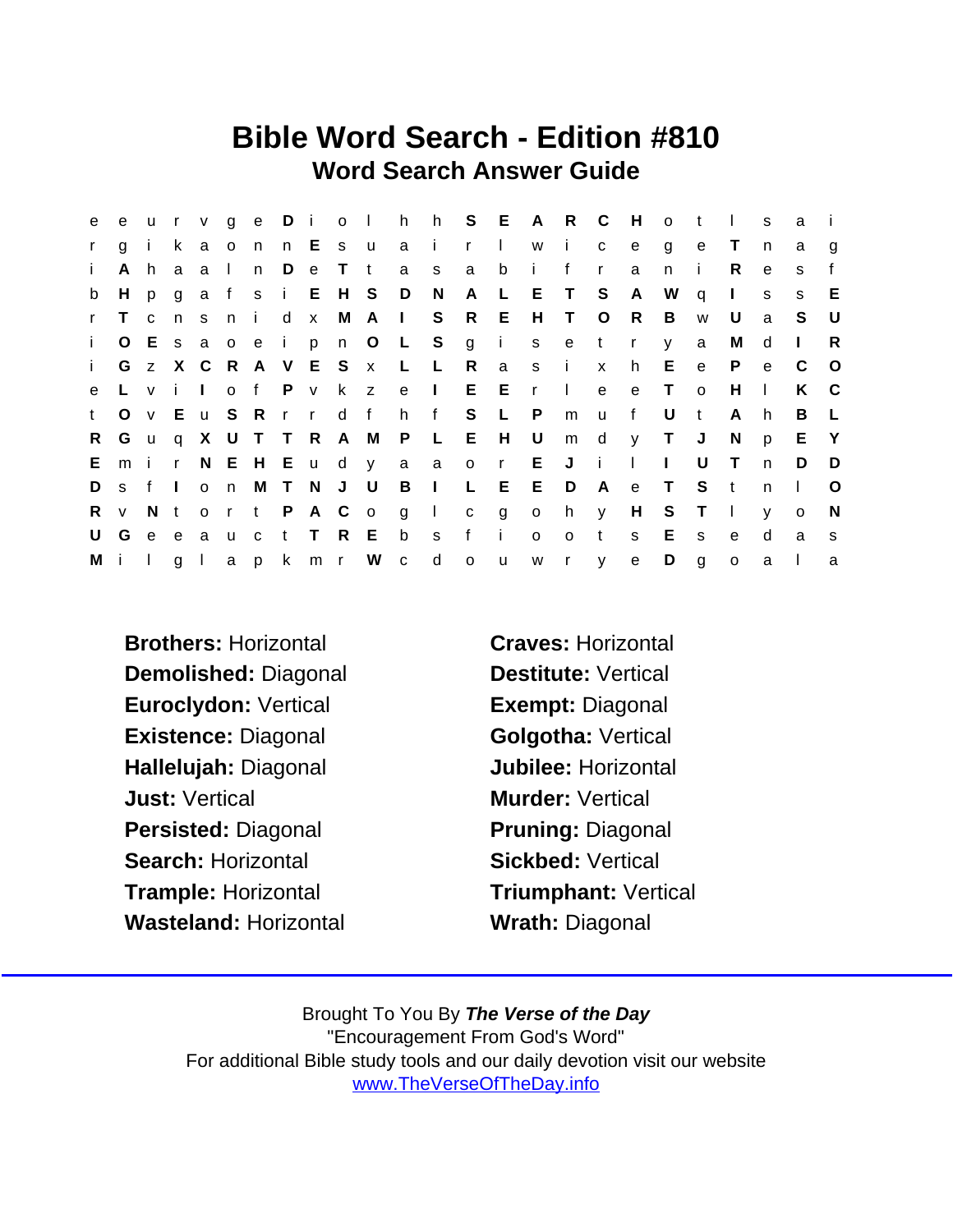## Bible Word Search - Edition #810 Words Used And Their Definitions

**Brothers** Male siblings; Equal members of a family

**Craves** 

Having a desire for something

**Demolished** Destroyed; Torn down

**Destitute** Extremely poor

**Euroclydon** 

A strong wind system that blows from Europe into the Mediterranean Sea; Usually referenced in Paul's shipwreck (See Acts 27)

Exempt

To give an exception; To have been given an exception

**Existence** A state of being

**Golgotha** 

The place where Jesus was crucified between 2 criminals; name means "skull place" (See Matthew 27:32-44, Mark 15:21-32, John 19:16-27)

Hallelujah

Hebrew phrase meaning "praise the Lord"

Jubilee

Year of Jubilee was to occur every fifty years. Slaves were to be set free, all properties returned to original owners, and people were to recognized that the whole land was God's and He was lending it to them.